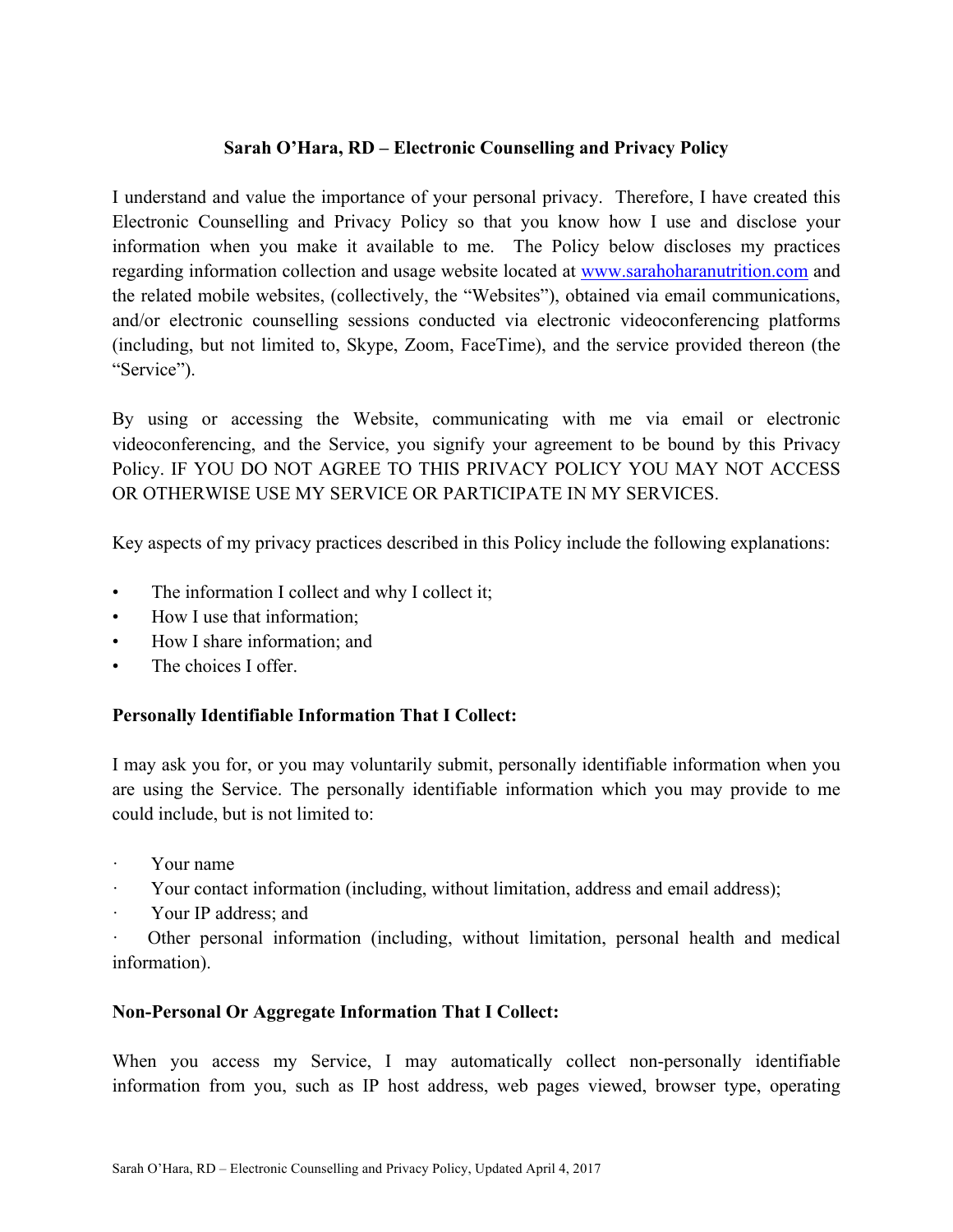system, referring service, search information, device type, page views, usage and browsing habits on the Service and similar data. I may also aggregate demographic information collected from our users (such as the number of users in a particular geographical location) in a manner which does not identify any one individual. I may also aggregate information collected offline in connection with the Service, obtain non-personally identifiable information from third party sources and develop aggregate information by anonymizing previously collected personally identifiable information.

It is possible at times when collecting non-personally identifiable information through automatic means that I may unintentionally collect or receive personally identifiable information that is mixed in with the non-personally identifiable information. While I will make reasonable efforts to prevent such incidental data collection, the possibility still exists. If you believe that I have inadvertently collected your personal information, please notify me at sarahohara.rd@gmail.com

### **Information Usage:**

I will only use your personally identifiable information as described below, unless you have specifically consented to another type of use, either at the time the personally identifiable information is collected from you or through some other form of consent from you or notification to you:

·I may share your personally identifiable information collected in connection with providing the Service.

·I may use your personally identifiable information to respond to your inquires or requests.

·I may use your personally identifiable information to send you emails from time to time about my services, but I will not provide your personally identifiable information to third parties for them to contact you directly unless otherwise permitted by this Privacy Policy or you provide your consent.

·I may disclose personally identifiable information as required by law or legal process.

·I may disclose personally identifiable information to investigate suspected fraud, harassment or other violations of any law, rule or regulation, or the terms or policies for our services or our sponsors.

·I may transfer your personally identifiable information in connection with the sale or merger or change of control of www.sarahoharanutrition.com or the division responsible for the services with which your personally identifiable information is associated.

Non-personally identifiable or aggregate information may be used by me for any purposes permitted by law and may be shared with any number of parties, provided that such information shall not specifically identify you.

### **Cookies and Similar Technologies:**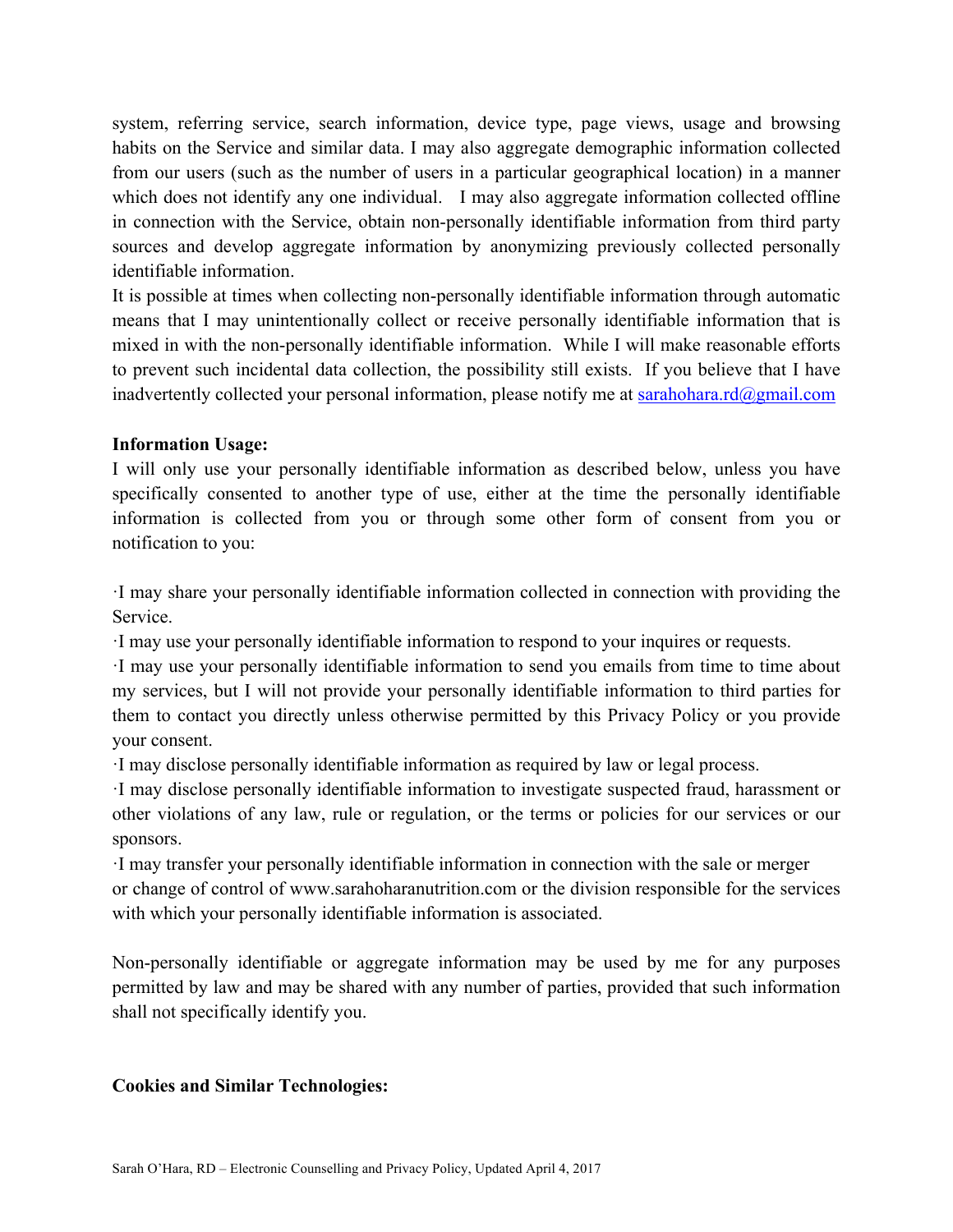"Cookies" are pieces of information that may be placed on your computer by a service for the purpose of facilitating and enhancing your communication and interaction with that service. Many services use cookies for these purposes. I may use cookies (and similar items such as clear gifs, web beacons, tags, etc.) on my Service to customize your visit and for other purposes to make your visit more convenient or to enable me to enhance my Service. I may also use and place cookies (and similar items) on your computer from my third party service providers in connection with the Service, such as an analytics provider that helps me manage and analyze Service usage, as described more fully below. In addition, our advertisers and business partners may set cookies and similar items on your computer when you use my Service. You may stop or restrict the placement of cookies on your computer or flush them from your browser by adjusting your web browser preferences, in which case you may still use our Service, but it may interfere with some of its functionality. Cookies and similar items are not used by me to automatically retrieve personally identifiable information from your computer without your knowledge.

If you delete your cookies, change browsers or use a different cookie, our cookie (or an opt-out cookie) may no longer work and you will have to re-input (or opt-out) again.

#### **Analytics and Conversion Tracking:**

I may use analytics services that use cookies, javascript and similar technologies to help me analyze how users use the Service. The information generated by these services about your use of the Service (including your IP address or a truncated version of your IP address) is transmitted to and stored by analytics service providers on their servers. Those service providers will use this information for the purpose of evaluating your, and other users', use of the Service, compiling reports for me on website activity and providing other services relating to website activity and Internet usage.

I may collect information about your computer, including your IP address, operating system and browser type, for system administration and in order to create reports. This is statistical data about our users' browsing actions and patterns, and does not identify any individual.

For example, I use cookies on my site for Google Analytics (the "Analytics Service"). The Analytics Service is a web-based analytics tool that helps website owners understand how visitors engage with their website. The Analytics Service customers can view a variety of reports about how visitors interact with their website so that they can improve it. Like many services, the Analytics Service uses first-party cookies to track visitor interactions as in my case, where they are used to collect information about how visitors use my site. I then use the information to compile reports and to help me improve my site.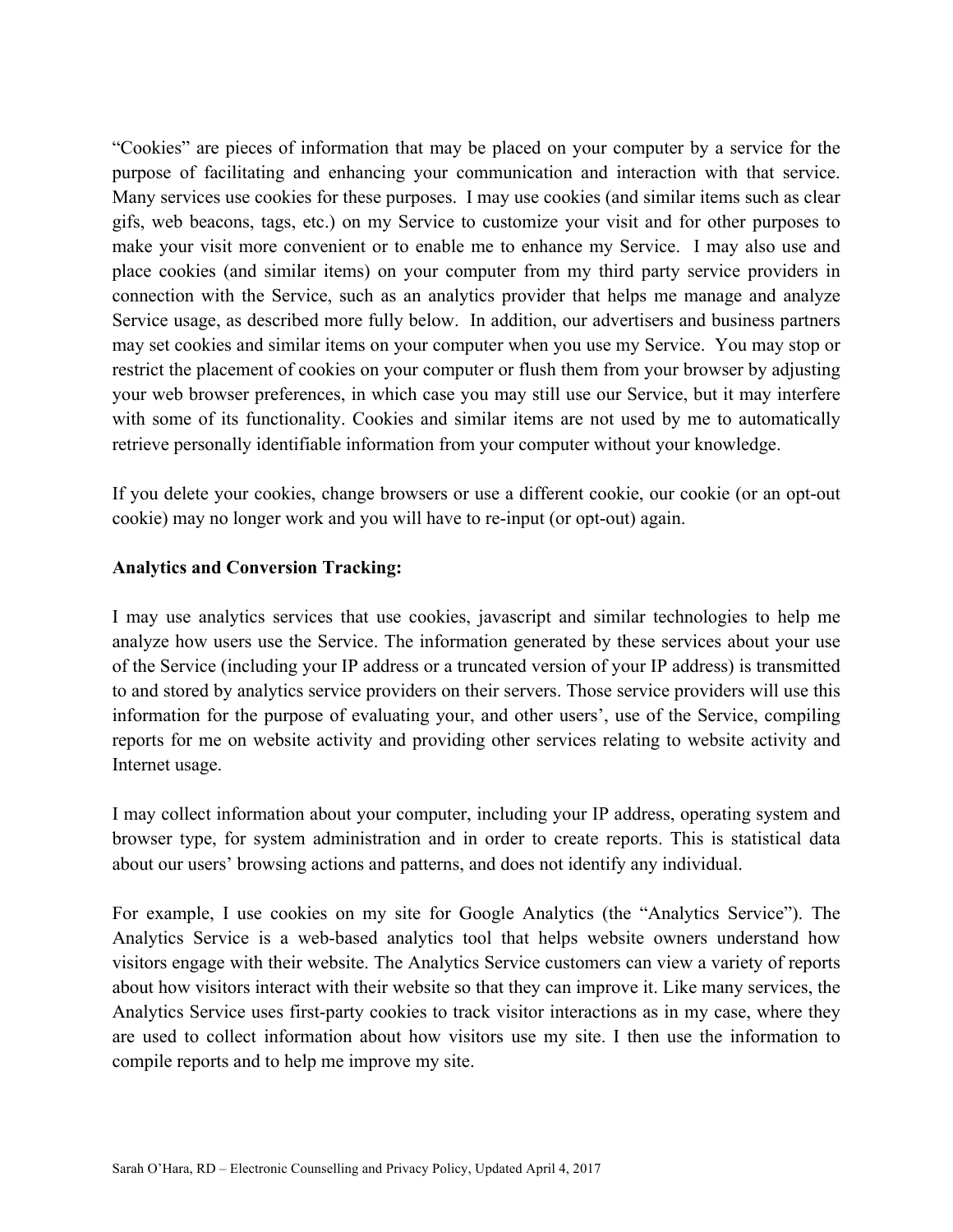Cookies contain information that is transferred to your computer's hard drive. These cookies are used to store information, such as the time that the current visit occurred, whether the visitor has been to the site before and what site referred the visitor to the web page.

The Analytics Service collects information anonymously. They report website trends without identifying individual visitors. You can opt out of the Analytics Service without affecting how you visit my site. For more information on opting out of being tracked by Google Analytics across all websites you use, visit https://tools.google.com/dlpage/gaoptout.

I may also use Google conversion tracking and/or similar services to help me understand your and other users' use of the Service.

# **Automatically Collected Information**:

When you access the Service or open one of my HTML emails, I may automatically record certain information from your system by using cookies and other types of tracking technologies. This "automatically collected" information may include Internet Protocol address ("IP Address"), a unique user ID, device type, device identifiers, browser types and language, referring and exit pages, platform type, version of software installed, system type, the content and pages that you access on the Service, the number of clicks, the amount of time spent on pages, the dates and times that you visit the Service, and other similar information. Depending on the law of your country of residence, your IP address may legally be considered personally identifiable information.

### **Security:**

The security of your personally identifiable information is very important to me. When I collect your personally identifiable information online, I use reasonable efforts to protect it from unauthorized access. However, due to the inherent open nature of the Internet, I cannot guarantee that your personally identifiable information will be completely free from unauthorized access by third parties such as hackers and your use of my Service demonstrates your assumption of this risk. I have put in place reasonable physical, electronic, and managerial procedures to safeguard the information I collect. No one but me is authorized to have access to your personally identifiable information. For more information on protecting your privacy, please visit https://www.priv.gc.ca/en/privacy-topics/privacy-laws-in-canada/02\_05\_d\_15/

# **Your Disclosures In Blogs And Other Social Media:**

You should be aware that personally identifiable information which you voluntarily include and transmit online on the Service or in a publicly accessible blog, chat room, social media platform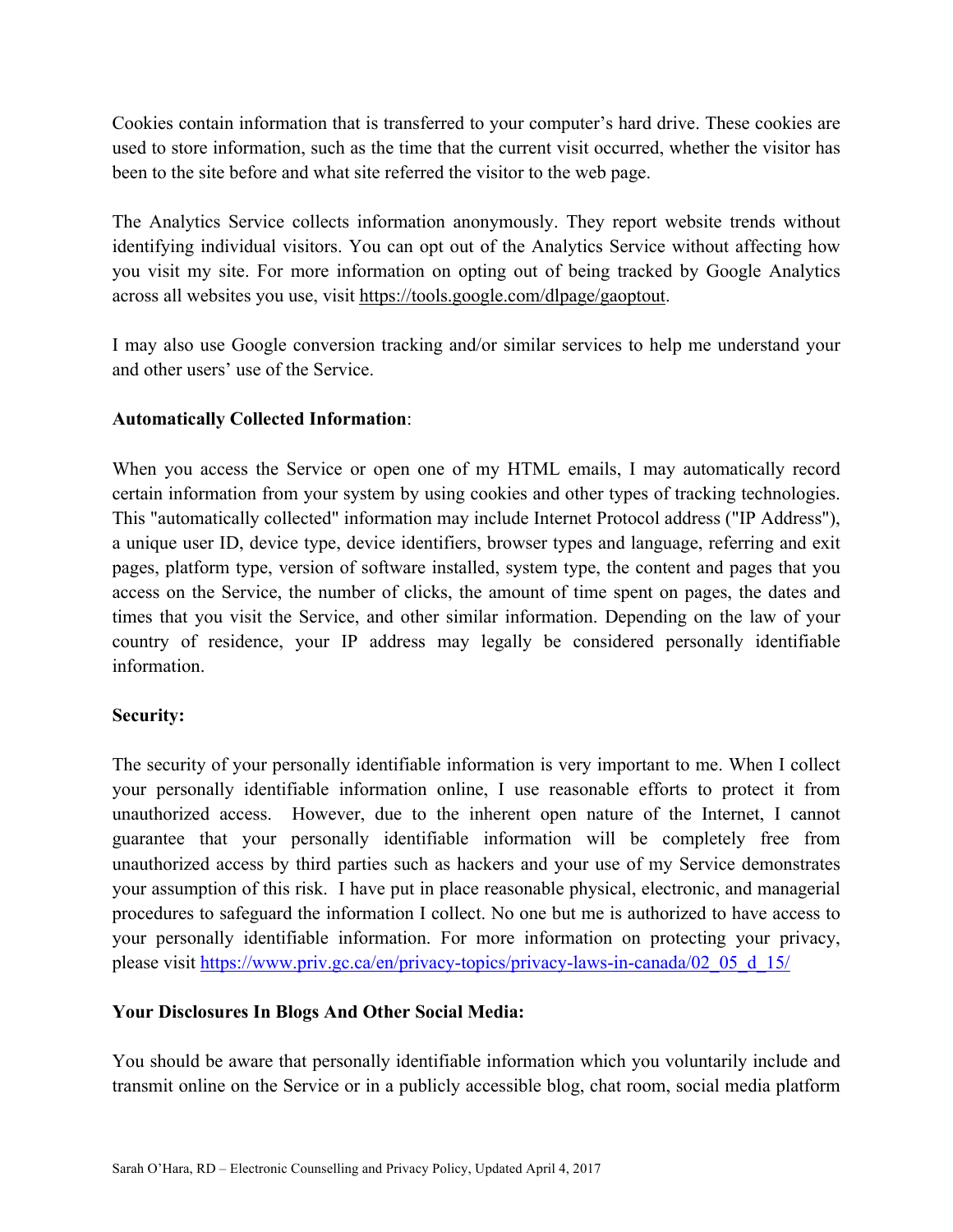or otherwise online, or that you share in an open forum such as an in-person panel or survey, may be viewed and used by others without any restrictions. I am unable to control such uses of your personally identifiable information, and by using the Service or any other online services you assume the risk that the personally identifiable information provided by you may be viewed and used by third parties for any number of purposes.

If you login to the Websites and/or Service through your Facebook account, connect to a third party service such as Facebook or Twitter through an icon or link on the Service or otherwise link your www.sarahoharanutrition.com account with a third party service, I may share the contents of your post and associated information (such as your user name, the fact that your connection originated from the Service, and other relevant usage and diagnostic information) with such third party. With your one-time consent, I may also send information about the content you watch and your activities on the Service to such third parties. Once such information is shared, the use of your information will be subject to that service's privacy policy and this Privacy Policy will not apply.

### **Protection for Children:**

I generally do not collect personally identifiable information from children under the age of 18. If/when I become aware that personally identifiable information from a child under 18 has been collected without such child's parent or guardian's consent, I will use all reasonable efforts to delete such information from my database.

### **Other Services:**

As a convenience to you, I may provide links to third-party Services from within my Service. I am not responsible for the privacy practices or content of these third-party sites. When you link away from my Service, you do so at your own risk.

### **Changes to this Electronic Privacy Policy:**

I reserve the right, at my discretion, to change, modify, add, or remove portions from this Privacy Policy at any time. However, if at any time in the future I plan to use personally identifiable information in a way that materially differs from this Privacy Policy, including sharing such information with more third parties, I will post such changes here and provide you the opportunity to opt-out of such differing uses. Your continued use of the Service and my services following the posting of any changes to this Privacy Policy means you accept such changes.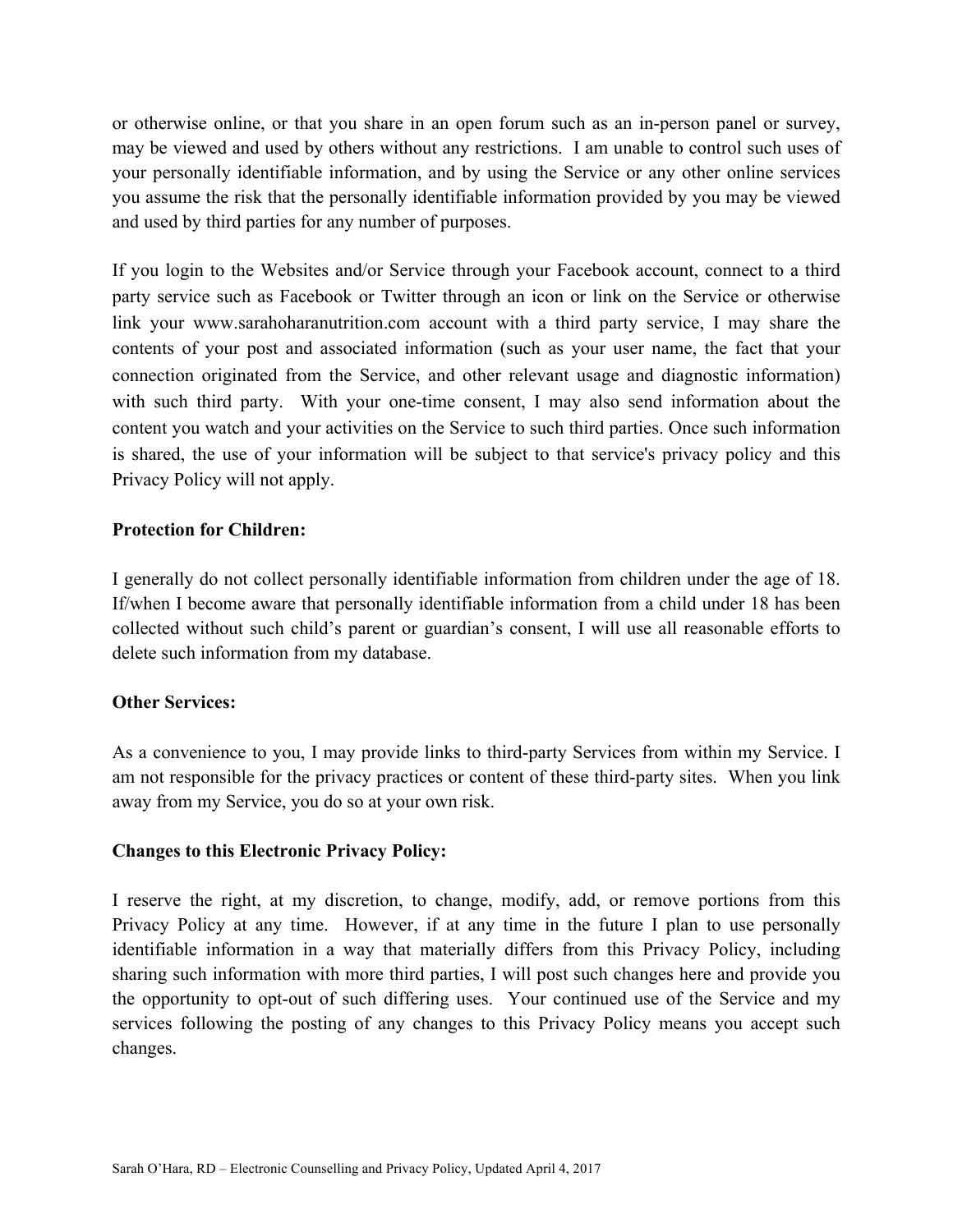### **Opt-Out Process:**

All unsubscribe or opt-out requests may be made by replying "Unsubscribe" to any electronic communication you receive from me. I will process your request within ten days' time after receipt. However, I am not responsible for, and in some cases I am incapable of, removing your personally identifiable information from the lists of any third party who has previously been provided your information in accordance with this Privacy Policy or your consent. You should contact such third parties directly. If you would like to update or correct any personally identifiable information that you have provided to me, please email me at sarahohara.rd@gmail.com and once I confirm your information, I will update such information within a reasonable amount of time.

### **Communications with Sarah O'Hara, RD:**

By providing your contact information to me (including, without limitation, your email address, physical address, and phone number) (collectively the "Channels"), you expressly consent to receive communications from me. I may use the Channels to communicate with you, to send information that you have requested or to send information about other products or services developed or provided by me or my business partners, provided that, I will not give your contact information to another party to promote their products or services directly to you without your consent or as set forth in this Privacy Policy.

By using the Service, you expressly consent to receive in-product communications from me.

By providing your phone number to me, you expressly consent to receive phone calls and/or text messages from me. I will not give your phone number to another party to promote their products or services directly to you without your consent or as set forth in this Privacy Policy.

Any phone calls and/or text messages delivered to your phone or device may cause you to incur extra data, text messaging, or other charges from your wireless carrier. MESSAGE AND DATA RATES MAY APPLY. You are solely responsible for any carrier charges incurred as a result of phone and/or text communications from me.

I will use reasonable means to protect in confidence your personal, social, and health-related information shared via email or videoconferencing, and take your privacy seriously. Any impersonal communication or material you transmit to me by email, videoconferencing, or otherwise, including any data, questions, comments, suggestions, or the like is, and will be treated as, non-confidential and nonproprietary. Except to the extent expressly covered by this Privacy Policy, anything nonidentifiable and/or impersonal you transmit or post may be used by